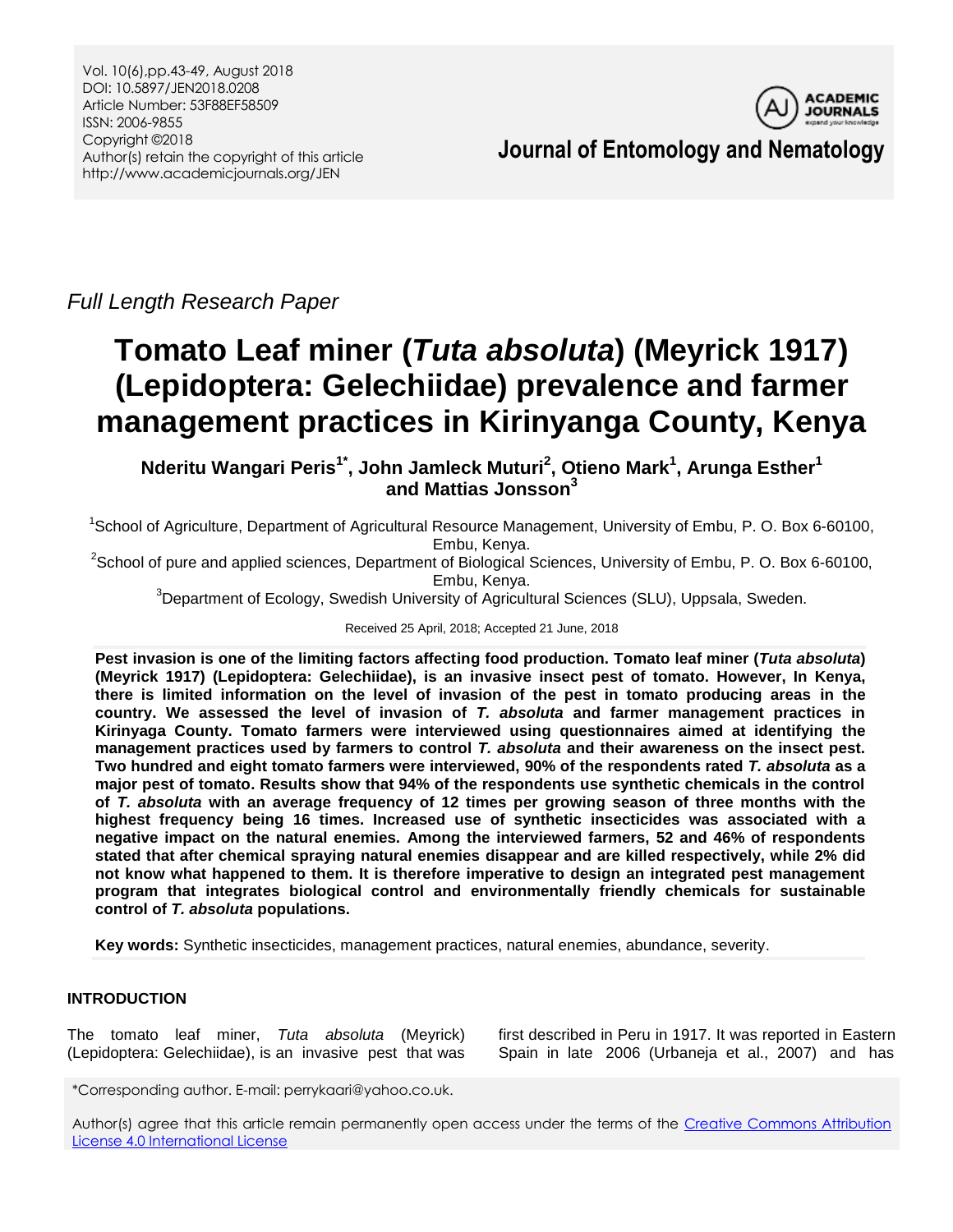continually spread, throughout Europe, Middle East, Northern Africa, Sub-Saharan Africa and it is currently found in Tanzania and Uganda (Tonnang et al., 2015). In Kenya the pest was first identified in early 2014 through pest surveys conducted by research organizations including International Centre of Insect Physiology and Ecology (ICIPE), Kenya Agriculture and Livestock Research Organization (KALRO), and the National Plant Protection Organization- Kenya Plant Health Inspectorate Services (NPPO-KEPHIS).

*Tuta absoluta* can cause severe damage to tomato both in open field and green house production (Seplyarsky et al., 2010; Desneux et al., 2011). It can affect all parts of a plant from the leaves, leaf veins and stem margins, sepals, green and ripe fruits (Estay, 2000) . After hatching, young larvae penetrate the leaves, stems and fruits of tomatoes on which they feed and develop, creating mines and galleries which affect the photosynthetic ability of the plant, thereby reducing tomato yield. The galleries formed on tomato fruits expose them to secondary infection by pathogens leading to fruit rot (Ekesi et al., 2011) and yield losses of up to 100% if not controlled (Desneux et al., 2010).

Control of *T. absoluta* has been difficult due to its wide host range including pepper (*Capsicum annuum* L.), longspined thorn apple (*Daturaferox* Kunth) (EPPO, 2005) , Devil's trumpet (*Datura stramonium*), tobacco (*Nicotiana tabacum* L.) (Vargas, 1970) and the American nightshade (*Solanum americanum* Miller) (Fernandez and Montage, 1990). Although the tomato leaf miner prefers tomato over other solanaceous crops, in Italy it was reported on beans (*Phaseolus vulgaris*) (EPPO, 2009), *Lycium* sp. and *Malva* sp. (Caponero, 2009) which act as a further alternate host. *T. absoluta* also has a complex life cycle that involves both sexual and asexual (Parthenogenetical) reproduction leading to very rapid developmental rates at optimum temperatures (Lanzoni et al., 2002; Cocco et al., 2012).

In Kenya, there is limited information about the pest status of *T. absoluta* and the control measures applied by farmers. The dispersal rate of *T. absoluta* has increased economic losses both in field and greenhouse tomato production (New pest in Kenya: Preliminary surveillance report on *T. absoluta* by the cabinet minister (Food and Agricultural Organization of the United Nations, 2014). This study focused on determining the farmer management practices of *T. absoluta* and their awareness on the insect pest and its natural enemies if any, in Kirinyaga County, Kenya in order to effectively design management strategies for its control.

#### **MATERIALS AND METHODS**

## **Experimental Site**

The study was conducted in Kirinyaga County, Kenya which is the leading tomato producing County in the country (Horticulture validated report, 2014). The area receives bimodal rainfall with

rains typically occurring from March to May (long rains) and from October to December (short rains) with an annual rainfall range of 1100 -1250 mm. Temperature range between 12 and 26°C. The soils are volcanic loam which are deep and moderately to highly fertile (Food and Agricultural Organization of the United Nations, 2014).

#### **Establishment of the invasion status of** *Tuta absoluta*

The farmers who participated were selected from a representative sample population of the total population of tomato growing farmers in Kirinyaga County. The sample size was determined using the formula by Nassiuma (2000). A total of 208 Tomato farmers were interviewed during the 2015-2016 growing season using an open and close ended semi structured questionnaires aimed at identifying management practices used by farmers to control *T. absoluta* and their awareness of the insect pest and its natural enemies. This was carried out across the 5 sub Counties during the period of December 2015 to April 2016 namely: Mwea East, Mwea West, Kirinyaga West, Kirinyaga Central and Kirinyaga East.

#### **Data collection procedures**

Awareness of the farmers on the insect pest, its management practices and natural enemies was assessed using the questionnaire. A pilot baseline study was done prior to the main survey to test the questionnaire and remove any redundant information to refine the data collection tool.

#### **Data analysis**

Descriptive statistics was done using Excel on the survey questions to characterize the farmer and their knowledge on *T. absoluta*.

## **RESULTS**

## **Field survey**

## *Farmers' awareness on T. absoluta abundance and severity*

Majority of farmers (90%) reported *T. absoluta* as one of the most severe insect pests followed by white flies (Table 1). 39% of the farmers reported higher insect attack at fruit setting stage compared to early stages of the tomato growth. Further, 27% reported to have seen high *Tuta* populations throughout the crop growing cycle (Table 2).

## *T. absoluta* **management**

94% of farmers used synthetic chemicals in the control of *T. absoluta* (Table 3). A range of synthetic insecticides have been used in control of *T. absoluta*, however, 62% of farmers prefer coragen (Chlorantraniliprole 200 g/l) (Table 4). Pesticide application frequency by farmers ranged between 9-16 times per growing season (Table 5). 62% of farmers reported that 75% of *T. absoluta* are killed by pesticide application while 28% say only 50% of the pest is killed and 10% of the farmers indicated that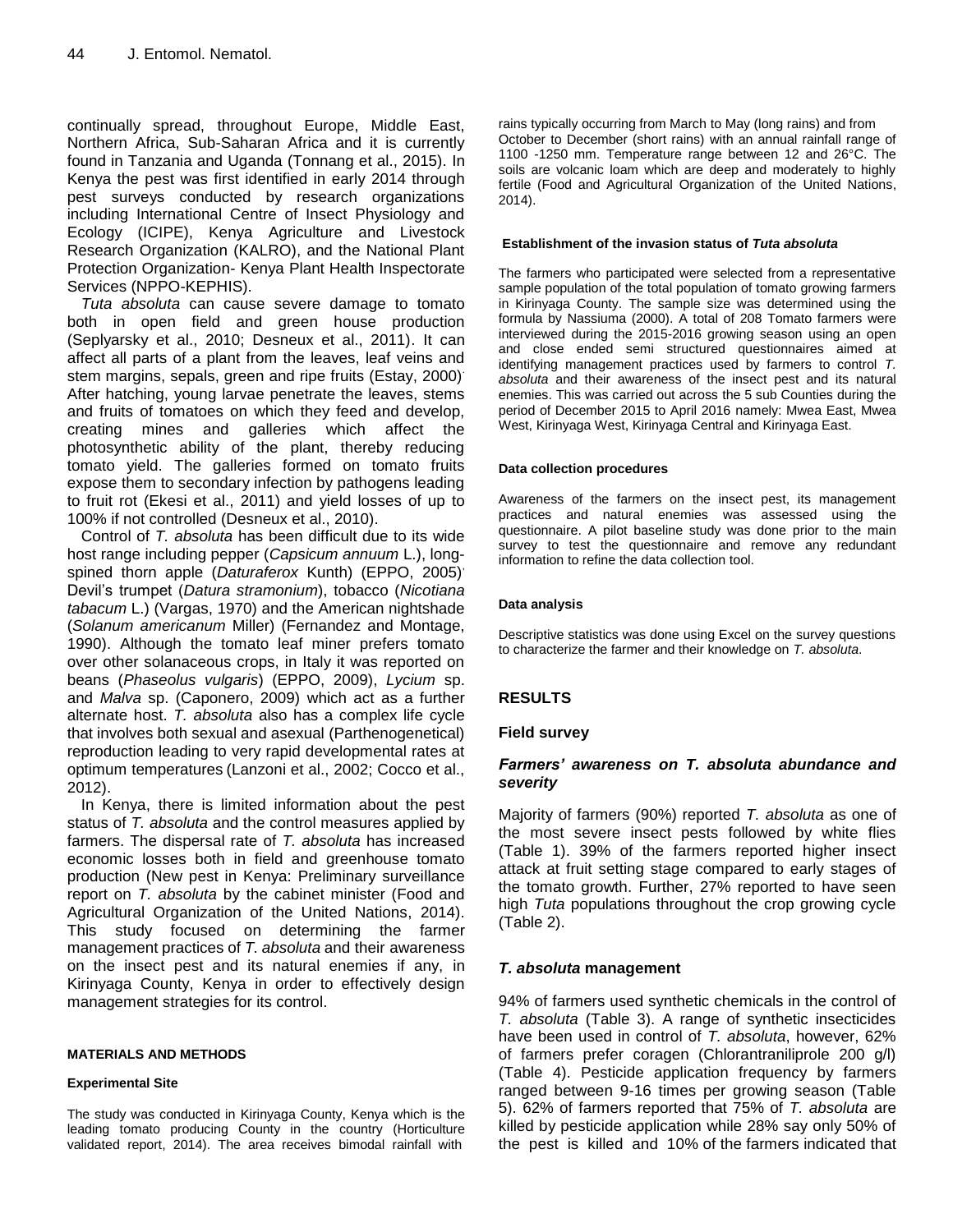| <b>Pests</b>     | Kirinyaga Central | Kirinyaga East | Kirinyaga West | Mwea East | <b>Mwea West</b> | Overall |
|------------------|-------------------|----------------|----------------|-----------|------------------|---------|
| Aphids           |                   |                |                |           |                  |         |
| Ballworms        |                   |                |                |           |                  |         |
| Cutworms         |                   |                |                |           |                  |         |
| <b>Mites</b>     |                   |                |                |           |                  |         |
| <b>Nematodes</b> |                   |                |                |           |                  |         |
| <b>Thrips</b>    |                   |                |                |           |                  |         |
| Tuta absoluta    | 95                | 93             | 96             | 90        | 86               | 90      |
| Whiteflies       | 5                 |                |                | 6         |                  |         |
| Count            |                   | 29             | 26             | 67        | 63               | 206     |

**Table 1.** Major insect pests attacking tomatoes in order of severity according to farmer respondents across Kirinyaga county.

**Table 2.** Preferred tomato growth stage by *T. absoluta*.

| plant stage       | Kirinyaga<br><b>Central</b> | Kirinyaga<br>East | Kirinyaga<br>West | Mwea<br>East | <b>Mwea</b><br>West | Overall |
|-------------------|-----------------------------|-------------------|-------------------|--------------|---------------------|---------|
| vegetative        | 10%                         | 13%               | 6%                | 7%           | 3%                  | 7%      |
| flowering         | 33%                         | 33%               | 21%               | 15%          | 16%                 | 22%     |
| Fruit setting     | 37%                         | 27%               | 64%               | 38%          | 37%                 | 39%     |
| Before harvesting | 0%                          | 4%                | 3%                | 3%           | 0%                  | 2%      |
| Finish-harvesting | 0%                          | 0%                | 0%                | $0\%$        | 4%                  | 1%      |
| Through-out       | 13%                         | 24%               | 6%                | 37%          | 35%                 | 27%     |
| Don't know        | 7%                          | $0\%$             | 0%                | $0\%$        | 4%                  | 2%      |
| Count             | 30                          | 55                | 33                | 71           | 68                  | 257     |

**Table 3.** Mechanisms used by farmers to control *T.absoluta*.

| <i>T. absoluta</i> control | Kirinyaga Central<br>(%) | Kirinyaga East<br>(%) | Kirinyaga West<br>(%) | Mwea East<br>(%) | <b>Mwea West</b><br>(%) | Overall<br>(%) |
|----------------------------|--------------------------|-----------------------|-----------------------|------------------|-------------------------|----------------|
| Apply pesticide            | 95                       | 88                    | 86                    | 99               | 92                      | 94             |
| Uprooting                  |                          |                       |                       |                  |                         |                |
| <b>Baiting</b>             |                          |                       |                       |                  |                         |                |
| Crop rotation              |                          |                       |                       |                  |                         |                |
| Others (tobacco mixer)     |                          |                       |                       |                  |                         |                |

less than 50% of the pests actually die (Table 6). When the insecticide failed to control *T. absoluta*, 38% of farmers changed the insecticide while 34% sprayed more frequently, 13% mixed different insecticides and 11% increased the concentration (Table 7).

#### **Knowledge on natural enemies**

47% of the farmers reported to have seen other arthropods including lady birds, spiders and ants in their fields which don't damage their crops, but attack pests. 29% of the farmers have not seen any of these arthropods

in their fields while 25% have no idea at all about such arthropods (Table 8). Results also show that 74% of farmers are aware that these arthropods could be natural enemies and that they feed on other insects. 8% of the farmers say the insects dwell on leaves while 18% have no idea what this arthropods do or what they are (Table 9). After chemical control of other insect pests in the tomato field, 52% of farmers reported that most of the natural enemies disappeared while 46% reported that the natural enemies got killed in the process. 2% of the farmers did not know what happened to the natural enemies (Table 10). Results also show that 64% of farmers have no idea of what may happen when natural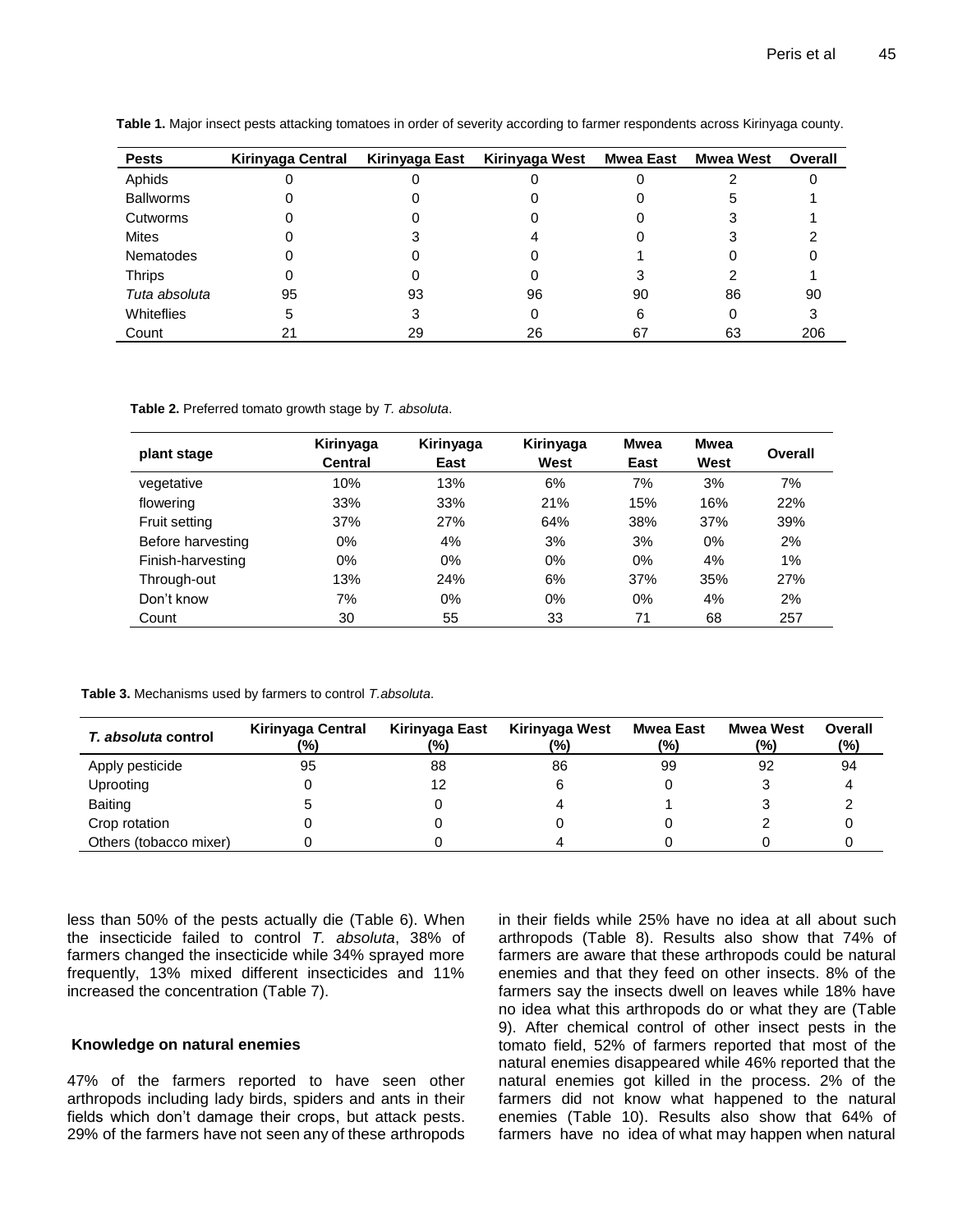| <b>Pesticides</b> | Active ingredient/mode of action         | Kirinyaga<br><b>Central</b> | Kirinyaga<br>East | Kirinyaga<br>West | Mwea<br>East | <b>Mwea</b><br>West | <b>Overall</b> |
|-------------------|------------------------------------------|-----------------------------|-------------------|-------------------|--------------|---------------------|----------------|
| used              |                                          |                             |                   |                   |              |                     |                |
| Agrinate          | Broad spectrum                           | 0                           | 0                 | 3                 | <sup>0</sup> | $\Omega$            | O              |
| Alphatox          | Alpha-cypermethrin                       | 15                          | 5                 |                   |              |                     | з              |
| Avaunt            | Indoxacard                               | 0                           | 0                 |                   |              |                     |                |
| Ranger            | Chlorpyrifos 480 g/l                     |                             | 0                 |                   |              |                     |                |
| <b>Belt</b>       | Flubendiamide                            | 8                           | 21                | 3                 | 2            | 13                  | 8              |
| Coragen           | Chlorantraniliprole 200 g/l              | 77                          | 58                | 60                | 73           | 52                  | 62             |
| Cyclone           | Agrinate 90sp                            | 0                           | 0                 | 0                 |              | O                   | U              |
| Dimethoate        | Organophospate                           |                             | 0                 | 3                 | 0            | 0                   |                |
| Escort            | Emamectin Benzoate 19 g/l                |                             | 5                 | 6                 | 11           | 9                   |                |
| dynamec           | Abamectin 1.8 g/l                        |                             |                   |                   | 0            |                     |                |
| Halothrin         | Pyrethroid                               |                             | 5                 |                   | 0            |                     |                |
| Aster Extrim      |                                          |                             |                   |                   |              |                     |                |
| Duduthrin         | Pyrethroid                               |                             |                   |                   |              |                     |                |
| Levo              | Prosuler oxymatrine 2.4%                 |                             |                   |                   |              |                     |                |
| Pegasus           | Diafenthiuron 500 g/l                    |                             |                   |                   |              | O                   |                |
| Prove             | Emamectin Benzoate 19.2 g/l              |                             |                   | 20                | 6            | 10                  |                |
| Tobacco (local)   | <b>Botanical</b>                         |                             |                   |                   |              |                     |                |
| Thunder           | Imidaclopride Betacyfluthrine 100+45 g/l |                             |                   |                   |              |                     |                |
| Count             |                                          | 13                          | 19                | 35                | 83           | 87                  | 237            |

**Table 4.** Common pesticides used to control *T. absoluta* by farmers.

**Table 5.** Application frequency of pesticides per growing season.

| Sub-county        | mean | SD | N   |
|-------------------|------|----|-----|
| Kirinyaga Central | 16   | 17 | 21  |
| Kirinyaga East    | 8    | 9  | 28  |
| Kirinyaga West    | 13   | 12 | 26  |
| Mwea East         | 9    | 3  | 66  |
| Mwea West         | 15   | 9  | 59  |
| Overall           | 12   | 10 | 200 |

**Table 6.** Percentage of *Tuta absoluta* killed by pesticide (pesticide effectiveness).

| <b>Pest killed</b> | Kirinyaga Central (%) Kirinyaga East (%) Kirinyaga West (%) |    |    | Mwea East (%) | Mwea West<br>(9) | Overall (%) |
|--------------------|-------------------------------------------------------------|----|----|---------------|------------------|-------------|
| above 75           |                                                             | 55 | 65 |               | 45               | 62          |
| about 50           | 24                                                          | 32 |    |               | 41               | 28          |
| less 50            |                                                             | 13 |    |               | 14               | 10          |

#### **Table 7.** Remedy for failed *Tuta absoluta* control.

| <b>Measures</b>         | Kirinyaga Central<br>(%) | Kirinyaga East<br>$\frac{10}{6}$ | Kirinyaga West<br>$(\% )$ | <b>Mwea East</b><br>(%) | Mwea West<br>$\frac{1}{2}$ | Overall<br>(%) |
|-------------------------|--------------------------|----------------------------------|---------------------------|-------------------------|----------------------------|----------------|
| mix_pesticides          | 48                       | 32                               |                           |                         | 10                         | 13             |
| increased concentration | 13                       | 16                               | 14                        |                         | 10                         |                |
| sprayed_frequently      | 22                       | 32                               |                           | 52                      | 33                         | 34             |
| changed_pesticide       |                          | 19                               | 57                        | 40                      | 45                         | 38             |
| Others                  |                          |                                  | 18                        |                         |                            |                |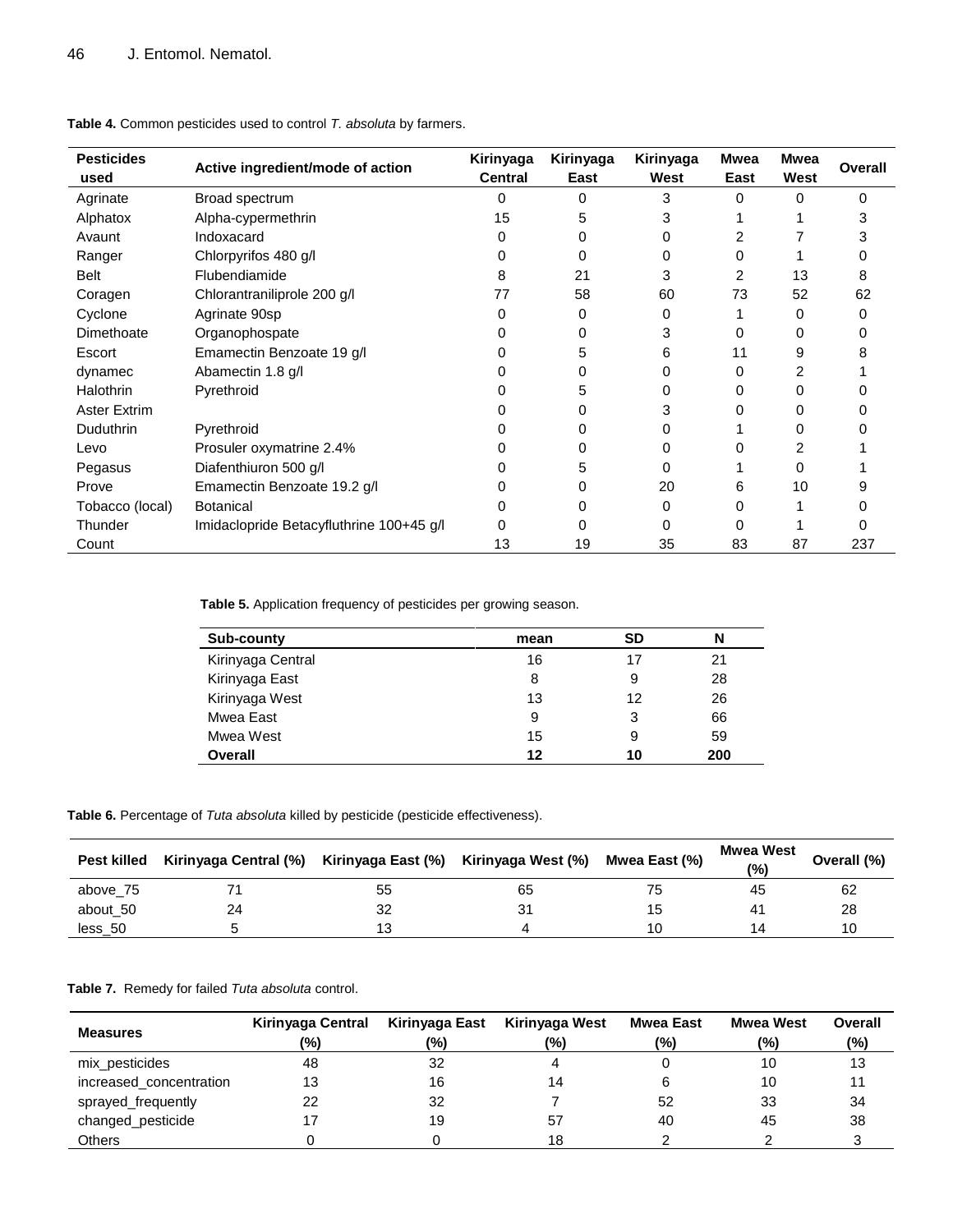| <b>Row Labels</b> | Kirinyaga<br><b>Central</b> | Kirinyaga<br>East | Kirinyaga<br>West | Mwea<br>East | Mwea<br>West | <b>Grand Total</b> |
|-------------------|-----------------------------|-------------------|-------------------|--------------|--------------|--------------------|
| don't know        | 14%                         | 3%                | 0%                | 61%          | 11%          | 25%                |
| no                | 14%                         | 13%               | 67%               | 12%          | 42%          | 29%                |
| Yes               | 71%                         | 84%               | 33%               | 27%          | 47%          | 47%                |
| Count             | 21                          | 31                | 27                | 66           | 62           | 207                |

**Table 8.** Are there other arthropods that don't cause damage to your crops.

**Table 9.** Awareness by farmers that the insects could be natural enemies.

| <b>Row Labels</b> | Kirinyaga      | Kirinyaga | Kirinyaga | Mwea | Mwea | Overall |
|-------------------|----------------|-----------|-----------|------|------|---------|
|                   | <b>Central</b> | East      | West      | East | West |         |
| feed on insects   | 87%            | 78%       | 56%       | 94%  | 56%  | 74%     |
| dwell on leaves   | 7%             | 11%       | 22%       | 6%   | 4%   | 8%      |
| don't know        | 7%             | 11%       | 22%       | 0%   | 41%  | 18%     |
| Count             | 15             | 27        | 9         | 18   | 27   | 96      |

**Table 10.** What happens to natural enemies after spraying?.

| <b>Row Labels</b> | Kirinyaga<br>Central | Kirinyaga<br>East | Kirinyaga<br>West | Mwea<br>East | Mwea<br>West | Overall |
|-------------------|----------------------|-------------------|-------------------|--------------|--------------|---------|
| Killed            | 60%                  | 47%               | 36%               | 75%          | 24%          | 46%     |
| disappear         | 40%                  | 53%               | 64%               | 25%          | 69%          | 52%     |
| don't know        | 0%                   | 0%                | 0%                | 0%           | 7%           | 2%      |
| count             | 15                   | 32                | 14                | 20           | 29           | 110     |

**Table 11.** Killing natural enemies by spraying chemicals can cause pest infestation.

| <b>Row Labels</b> | Kirinyaga<br>Central | Kirinyaga<br>East | Kirinyaga<br>West | Mwea<br>East | Mwea<br>West | <b>Grand Total</b> |
|-------------------|----------------------|-------------------|-------------------|--------------|--------------|--------------------|
| agree             | 61%                  | 55%               | 10%               | 22%          | 7%           | 25%                |
| disagree          | 0%                   | 17%               | 25%               | 9%           | 10%          | 12%                |
| no_opinion        | 39%                  | 28%               | 65%               | 69%          | 83%          | 64%                |
| Count             | 18                   | 29                | 20                | 65           | 59           | 191                |

enemies are killed in the process of insect pest control, 12% disagree that killing natural enemies would lead toincreased pest infestation while 25% agree that after killing natural enemies pest infestation increases (Table 11).

## **DISCUSSION**

This study showed that Tomato was the most preferred crop for income generation and home consumption across Kirinyaga County hence an important crop to the

small scale farmers. Most of the interviewed respondents were aware of the tomato leaf miner (*T. absoluta*) and its severity on the tomato crop. 90% of the farmers reported *T. absoluta* as one of the major insect pests of Tomato occurring across Kirinyaga County (Table 1).

The easy spread and survival of insect pest throughout the growing season is accelerated by intensive farming of tomatoes as a mono-crop. In addition, the packaging material used by farmers is often shared among the small holder farmers during market days. The tomato leaf miner can reduce yield and quality of tomato in newly invaded areas by 80-100% both in field and greenhouse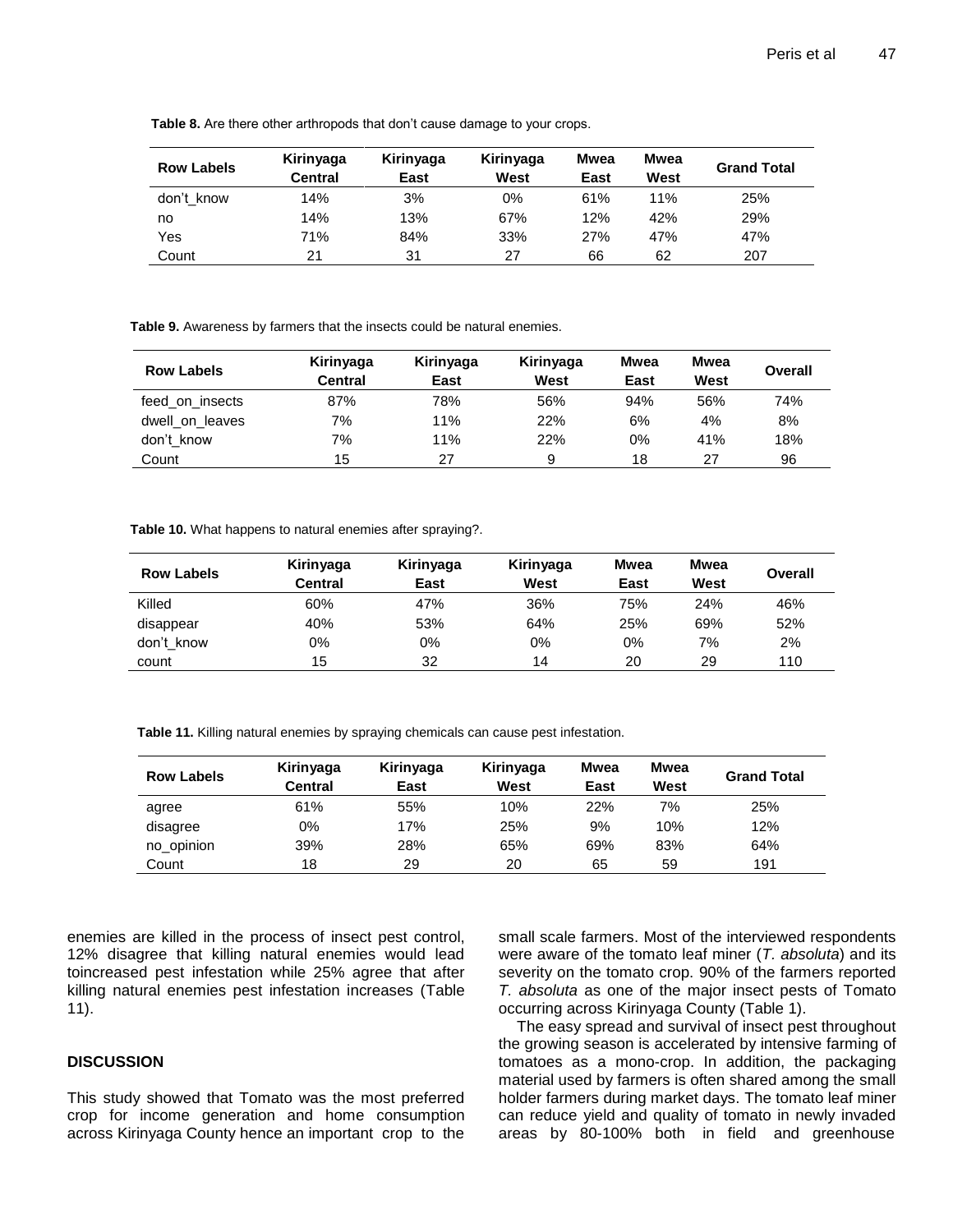conditions (Desneux et al., 2010). The pest was found to infest the crop at fruit setting and flowering stage, however some farmers stated that they saw the insect pest throughout the crops growth cycle (Table 2). Research shows that *T. absoluta* can affect all developmental stages of a crop (Estay, 2000).

Use of synthetic insecticides is a predominant management option for *T. Absoluta* (Table 3). Insecticide treatments were mostly calendar-based, normally 1 or 2 weeks after transplanting (Table 5). Use of pheromone lures and other monitoring tools were not at all used by farmers. Effectiveness of synthetic insecticides has been mired with a lot of challenges such as occurrence of insect resistance to the active chemical ingredient (Lietti et al., 2005; silva et al., 2011). In this study, 62% of respondents agreed that the chemicals were effective in control of *T. absoluta* while 30% believe they were not effective (Table 6). Studies show the effectiveness of insecticides alone may sometimes be impaired because of the mine-feeding behaviour of the larvae or deficient spraying technology (Lietti et al., 2005). Further, their effectiveness could be limited due to the high reproductive capacity and short generation cycle of *T. Absoluta* (Gharekhani and Salek-Ebrahimi, 2014).

Consequently, farmers increased their frequency of sprays; in our results 38% of farmers changed the insecticide, 34% sprayed the same insecticide more frequently while 13% mixed different insecticides when they failed to control the insect pest (Table 7). Ajaya et al. (2016) demonstrated similar results in India where commercial tomato farmers increased the dose of spray, mixed more than one insecticide with different modes of action. This however, leads to substantial increase of the broad spectrum insecticides which lead to economic and environmental impact, and disruption of the natural enemy complex of the insect pest (Biondi et al., 2012).

Insecticide treatments used by farmers were mainly broad spectrum ranging from organophosphates to pyrethroids targeting *T. Absoluta* and other lepidopteran pests. Coragen® (Chlorantraniliprole) was the most preferred insecticide by farmers for its effectiveness in the control of *T. Absoluta* (Table 4). Dinter et al. (2008) recorded a remarkable toxicity of Coragen® against tested larval instars of *T. Absoluta* under field conditions. It was also noted that the insecticide had low mammalian toxicity.

However, increased use of synthetic insecticides has been found to negatively impact on the natural enemies. In this study 47% of respondents claimed to have seen natural enemies in their fields while 29% had not seen any natural enemies in their fields and 25% did not know what natural enemies (Table 8) were. From our findings 52 and 46% of respondents stated that after chemical spraying natural enemies disappear and are killed respectively, while 2% did not know what happened to them (Table 10). Intensive use of synthetic insecticides has been found to cause residues on tomato fruits, destruction of the natural enemy population and

compromise human health (Desneux et al., 2007; Biondi et al., 2012).

# **Conclusion**

It is evident from the results that *T. absoluta* populations are established across Kirinyaga County. Farmers were also able to identify the insect pest whose control was inclined to synthetic chemical sprays. This however, poses a risk of occurrence of resistant biotypes of the insect pest, reduced profits from high insecticide cost and destruction of natural enemy populations.It is therefore necessary to design an integrated pest management program that is environmentally sound for sustainable management of *T. absoluta* populations.

# **CONFLICT OF INTERESTS**

The authors have not declared any conflict of interests.

# **ACKNOWLEDGEMENTS**

The authors wish to thank the Ministry of Agriculture Extension officers from Kirinyaga County for their help in introducing us to the tomato farmers. Also we thank all the interviewed farmers for their time in filling the questionnaires, their availability and collaboration.

## **REFERENCES**

- Ajaya SRB, Ram PM, Binu B, Sanjaya B, Pathour RS, Naresh MM (2016). The first record of South American tomato leaf miner, *Tuta absoluta* (Meyrick 1917) (Lepidoptera: Gelechiidae) in Nepal*.* Journal of Entomology and Zoology Studies 4(4):1359-1363
- Biondi A, Desneux N, Siscaro G, Zappala L (2012). Using organiccertified rather than synthetic pesticides may not be safer for biological control agents: selectivity and side effects of 14 pesticides on the predator *Orius laevigatus.* Chemosphere 87:803-812.
- Caponero A (2009). Solanacee, rischio in serre. Restaaltal'attenzioneallatignola del pomodoronellecolture. Colture Protette 10:96-97.
- Cocco A, Deliperi S, Delrio G (2012). Control of *Tuta absoluta* (Meyrick) (Lepidoptera: Gelechiidae) in greenhouse tomato crops using the mating disruption technique'. Journal of Applied Entomology 137:16- 28.
- Desneux N, Luna Mg, Guillemaud T, Urbaneja A (2011). The invasive South American tomato pinworm, *Tuta absoluta*, continues to spread in Afro-Eurasia and beyond: the new threat to tomato world production. Journal of Pest Science 84:403-408.
- Desneux N, Decourtye A, Delpuech JM (2007). The sublethal effects of pesticides on beneficial arthropods. Annual Review of Entomology 52:81-106.
- Desneux N, Wajnberg E, Wyckhuys KAG, Burgio G, Arpaia S, Narvaez-Vasquez CA, Gonzalez-Cabrera J, Catalan Ruescas D, Tabone E, Frandon J, Pizzol J, Poncet C, Cabello T, Urbaneja A (2010). Biological invasion of European tomato crops by *Tuta absoluta*: ecology, history of invasion and prospects for biological control. Journal of Pest Science 83:197-215
- Dinter A, Brugger K, Bassi A, Frost NM, Woodward MD (2008). Chlorantraniliprole (DPX-E2Y45, Rynaxypyr®) (Coragen®20SC and